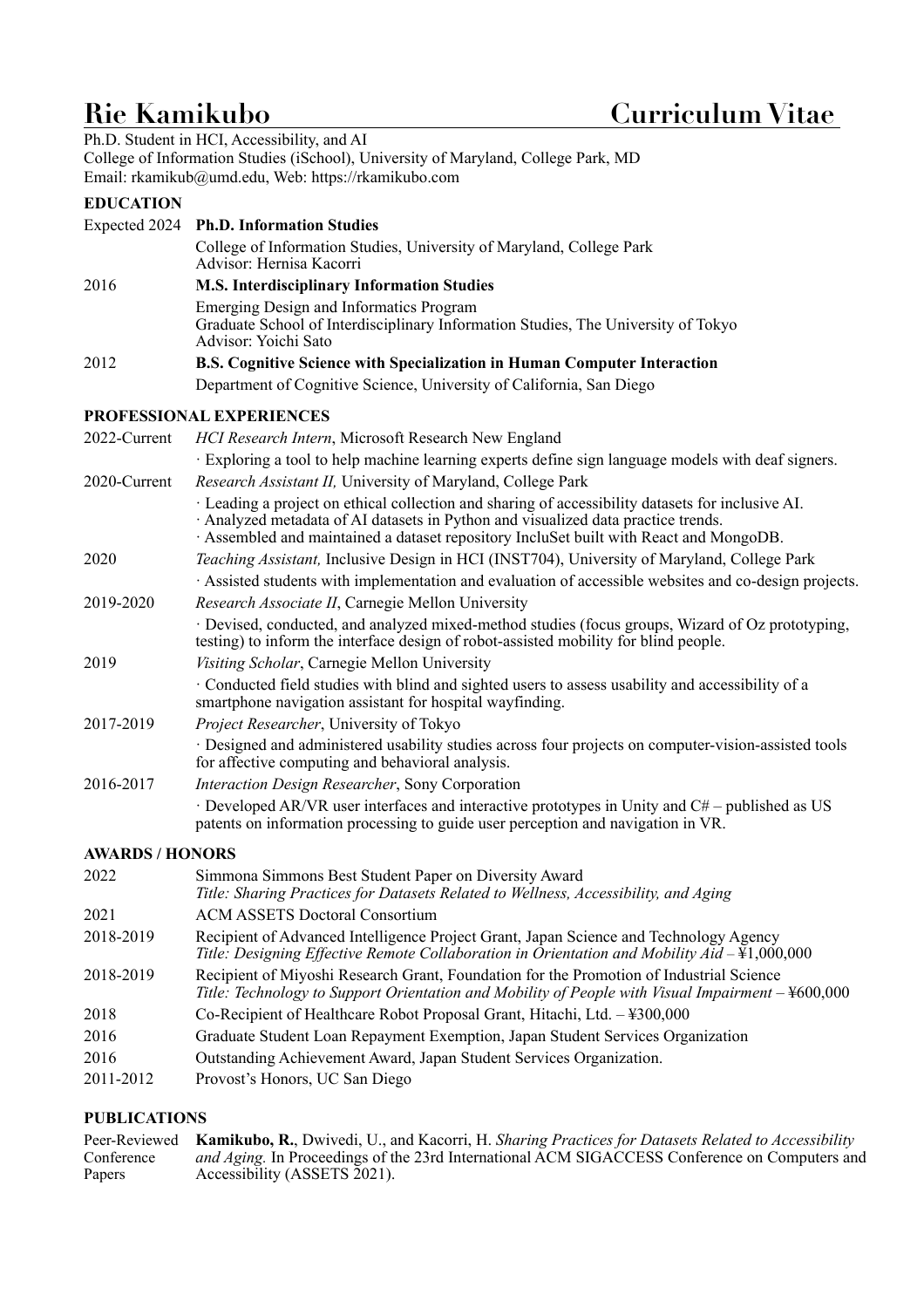|                                     | Byers, K. M., Elsayed-Ali, S., Jarjue, E., Kamikubo, R., Lee, K., Wood, R. and Kacorri, H.<br>Reflections on Remote Learning and Teaching of Inclusive Design in HCI. In the 3rd Annual<br>Symposium on HCI Education (EduCHI 2021). *All authors contributed equally.                                                 |
|-------------------------------------|------------------------------------------------------------------------------------------------------------------------------------------------------------------------------------------------------------------------------------------------------------------------------------------------------------------------|
|                                     | Kamikubo, R., Kato, N., Higuchi, K., Yonetani, R., and Sato, Y. Support Strategies for Remote<br>Guides in Assisting People with Visual Impairments for Effective Indoor Navigation. In Proceedings of<br>the ACM Conference on Human Factors in Computing Systems (CHI 2020).                                         |
|                                     | Charoenkulvanich, N., Kamikubo, R., Yonetani, R., and Sato, Y. Assisting Group Activity Analysis<br>through Hand Detection and Identification in Multiple Egocentric Videos. In Proceedings of the 24th<br>International Conference on Intelligent User Interfaces (IUI 2019).                                         |
|                                     | Kamikubo, R., Higuchi, K., Yonetani, R., Koike, H., and Sato, Y. Exploring the Role of Tunnel Vision<br>Simulation in the Design Cycle of Accessible Interfaces. In Proceedings of the Internet of Accessible<br>Things (W4A 2018).                                                                                    |
|                                     | Sugita, Y., Higuchi, K., Yonetani, R., Kamikubo, R., and Sato, Y. Browsing Group First-Person<br>Videos with 3d Visualization. In Proceedings of the ACM International Conference on Interactive<br>Surfaces and Spaces (ISS 2018).                                                                                    |
|                                     | Higuchi, K., Matsuda, S., Kamikubo, R., Enomoto, T., Sugano, Y., Yamamoto, J., and Sato,<br>Y. Visualizing Gaze Direction to Support Video Coding of Social Attention for Children with Autism<br>Spectrum Disorder. In Proceedings of the 23rd International Conference on Intelligent User Interfaces<br>(III 2018). |
|                                     | Kamikubo, R., Higuchi, K., Yonetani, R., Koike, H., and Sato, Y. Rapid Prototyping of Accessible<br>Interfaces With Gaze-Contingent Tunnel Vision Simulation. In Proceedings of the 19th International<br>ACM SIGACCESS Conference on Computers and Accessibility (ASSETS 2017).                                       |
| Peer-Reviewed<br>Workshop<br>Papers | Kacorri, H., Dwivedi, U., and Kamikubo, R. Data Sharing in Wellness, Accessibility, and Aging. In<br>NeurIPS Workshop on Dataset Curation and Security, 2020.                                                                                                                                                          |
|                                     | <b>Kamikubo, R.</b> , Klebanov, Y., Yonetani, R., and Sato, Y. A Case Study with Implications of the Mobile<br>Cognitive Pupillometry Research Toolkit. In the 35th Annual Meeting of the Japanese Cognitive<br>Science Society (JCSS 2018)                                                                            |
|                                     | Kamikubo, R., Higuchi, K., Yonetani, R., Koike, H., and Sato, Y. Enhancing Web Accessibility for<br>Low Vision Users using Eye Tracking. In IEICE Well-being Information Technology (WIT 2016).                                                                                                                        |
| <b>PATENTS</b>                      | Head Mounted Display Information Processing Apparatus, Method, and Program                                                                                                                                                                                                                                             |
| 2021                                | US Patent US20210158605A1, Filed in 2018                                                                                                                                                                                                                                                                               |
| 2020                                | US Patent US20200341284A1, Filed in 2018                                                                                                                                                                                                                                                                               |
| <b>TALKS AND POSTERS</b>            |                                                                                                                                                                                                                                                                                                                        |
| 2022                                | [Poster] 39th Annual HCIL Symposium, University of Maryland, College Park<br>Title: IncluSet: A Data Surfacing Repository for Accessibility Datasets                                                                                                                                                                   |
| 2021                                | [Talk, Poster] 23rd Int'l ACM SIGACCESS Conference on Computers and Accessibility<br>Doctoral Consortium<br>Title: Facilitating Sharing and Re-use of Accessibility Datasets: Benefits and Risks                                                                                                                       |
| 2021                                | [Talk] 38th Annual HCIL Symposium, University of Maryland, College Park<br>Title: Supporting Blind People in Recreational Shopping                                                                                                                                                                                     |
| 2021                                | [Talk] 26th Annual Innovations in Teaching & Learning, University of Maryland, College Park<br>Title: Reflections on Remote Learning and Teaching of Inclusive Design in HCI                                                                                                                                           |
| 2019                                | [Invited Talk] Accessibility Lunch Speaker Series, Carnegie Mellon University<br>Title: Support Strategies for Remote Guides in Assisting People with Visual Impairments<br>for Effective Indoor Navigation                                                                                                            |

*Title: A Case Study with Implications of the Mobile Cognitive Pupillometry Research Toolkit* 

*Title: Rapid Prototyping of Accessible Interfaces With Gaze-Contingent Tunnel Vision Simulation* 

2018 [Poster] 35th Annual Meeting of the Japanese Cognitive Science Society

2021 Student Volunteer, Human-Computer Interaction Lab (HCIL) Symposium

**SERVICES** 

2017 [Poster] 19th Int'l ACM SIGACCESS Conference on Computers and Accessibility

2020-2022 Peer Mentor, Intelligent Assistive Machines Lab, University of Maryland, College Park 2022 Data Analysis Mentor, UMD Info Challenge, University of Maryland, College Park

2021 Paper Reviewer, IEEE International Symposium on Mixed and Augmented Reality (ISMAR)